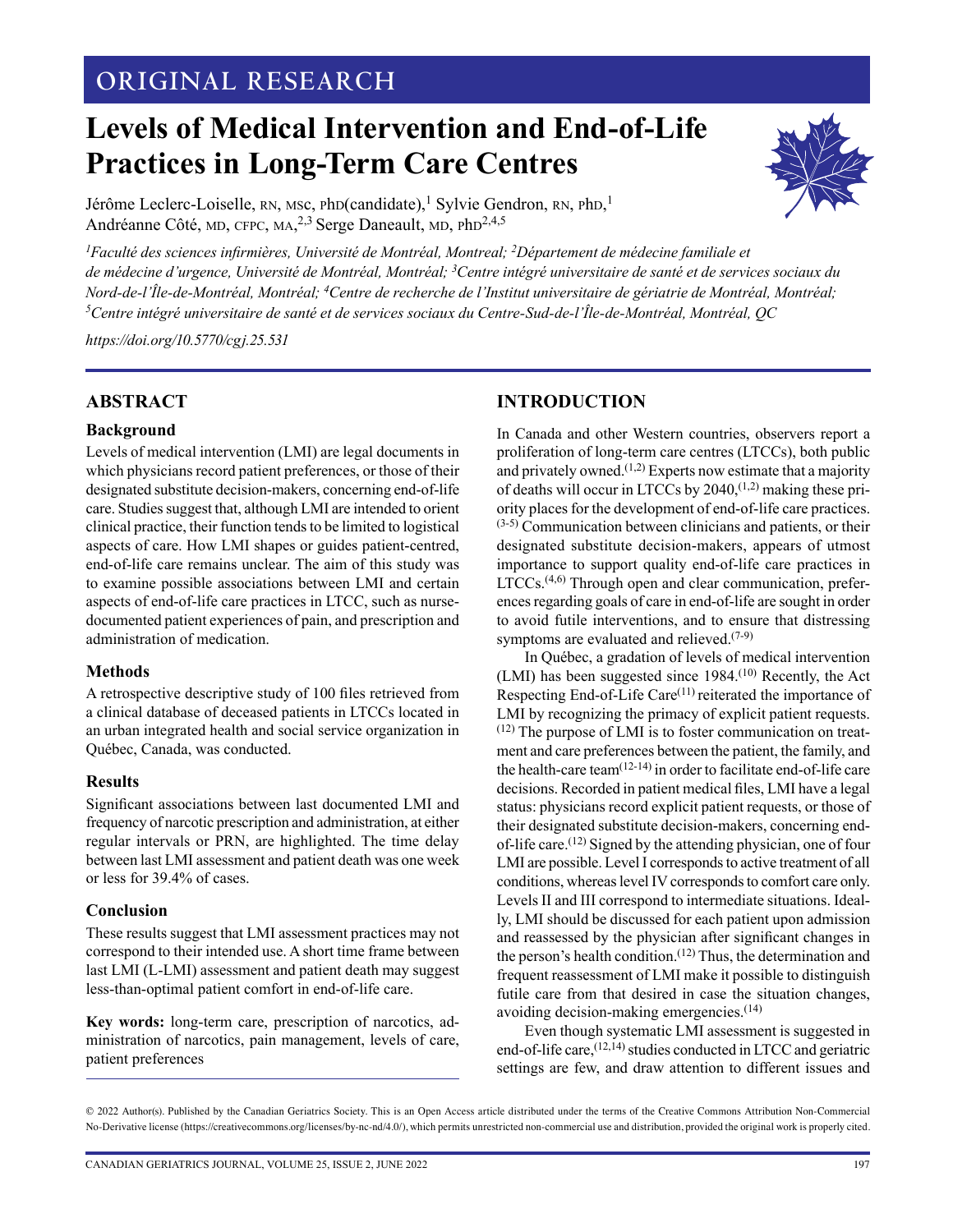questions. For instance, a French study suggests that patients with neurocognitive disorders or who are unable to perform activities of daily living are more likely to be assigned a higher LMI which, however, is not significantly associated with mortality.<sup>(15)</sup> In addition, significant variability between practitioners is reported, with experienced practitioners more likely to assign a higher LMI to their patients.<sup>(15)</sup> Another study conducted in the United States suggests that white-race patients, and those using hospice services, are more likely to have been assessed for LMI in the past. $(16)$  Both studies bring into question the factors that are at stake in the decision to assess LMI. Other studies suggest that an increased frequency of LMI assessment reduces the risk of unwanted hospital death and is associated with a higher incidence of death in LTCC, as chosen by patients;  $(17-19)$  while patients with fewer LMI updates may have a higher rate of transfer to hospital emergency departments.<sup>(20)</sup>

With a focus on end-of-life care indicators that are of a logistical nature, such as place of death or hospital transfers, it appears that associations between LMI, frequency of its evaluation, and end-of-life care practices in LTCCs, including pain assessment and management, are undocumented. Considering initial intentions of LMI to orient physicians and health-care teams towards treatment preferences expressed by patients, exploratory studies are essential to identify patientcentred, end-of-life care practices. The aim of this study was to examine possible associations between LMI and certain aspects of end-of-life care practices in LTCC, such as nursedocumented patient experiences of pain, and prescription and administration of medication, to support the development of high-quality end-of-life care in LTCCs.

#### **METHODS**

A retrospective descriptive study<sup>(21)</sup> was undertaken using an electronic health record database. One hundred (100) consecutive files of patients deceased between May 3rd and November 12th, 2016 were selected from seven LTCCs that are part of an integrated health and social service (IHSS) organization. These records accounted for 39.7% of all deaths that occurred in this urban IHSS during 2016. The study was approved by the IHSS ethics committee (#VN 18-19-13).

The following non-nominative data were extracted manually for each patient and recorded in a pre-established template:

- date of admission to LTCC and date of death;
- LMI and dates of consecutive evaluation;
- number of nurse-documented patient experiences of pain, 14 days preceding death;
- number of different prescriptions, including narcotics and other medication, seven days preceding death;
- presence of narcotic prescription (at regular intervals and PRN), seven days preceding death; and
- number of PRN narcotic administrations, last 24 hours preceding death.

Once data were extracted, they were analyzed using IBM SPSS Statistics for Windows, version 24 (IBM Corp. Armonk, USA). Descriptive statistics (frequencies and central tendencies), followed by chi-square tests for categorical variables and analysis of variance for continuous variables, were conducted.(22)

#### **RESULTS**

LMI assessment was complete in 99 files up to time of death. One file did not contain LMI information because death occurred less than a week after patient admission. Table 1 reveals how LMI indices change over time in the seven selected LTCCs: 73.7% of patients were level I or II upon LTCC admission; while 52.5% were level IV at the time of death. The median interval between each LMI assessment was 1.6 years. The median interval between the last LMI (L-LMI) and patient death was 21 days; whereas the time delay between L-LMI assessment and death was one week or less for 39.4% of patients.

Table 2 presents associations between L-LMI on file and end-of-life care practices related to pain management. A higher L-LMI is significantly associated with a higher percentage of patients having been prescribed narcotic administration at regular intervals (*p* < .001) as well as PRN (*p* < .001) in the seven days preceding death. In particular, over 90% of L-LMI IV patients were prescribed narcotic administration at regular intervals as well as PRN in the seven days preceding death, while only 50% of lower LMI patients have such a prescription  $(p<.001)$ . A higher L-LMI is also significantly associated with a higher frequency of narcotic administration PRN in the last 24 hours preceding death  $(p < .001)$ . No statistically significant association was found between L-LMI and nurse-documented patient experiences of pain in the 14 days preceding death  $(p = .09)$ . Finally, a lower L-LMI is significantly associated with the prescription of a greater number of different medications, in the seven days preceding death  $(p < .001)$ .

TABLE 1. Levels of medical intervention (LMI) practices ( $N = 99$ )

| LMI on Admission $(\% )$                                 |      |      |      |  |  |  |  |  |
|----------------------------------------------------------|------|------|------|--|--|--|--|--|
| I                                                        | Н    | Ш    | IV   |  |  |  |  |  |
| 12.1                                                     | 61.7 | 23.2 | 3.0  |  |  |  |  |  |
| LMI at Patient's Death $(\% )$                           |      |      |      |  |  |  |  |  |
| I                                                        | Н    | Ш    | IV   |  |  |  |  |  |
| 3.0                                                      | 26.3 | 18.2 | 52.5 |  |  |  |  |  |
| Years between each LMI<br>assessment (median)            |      | 1.6  |      |  |  |  |  |  |
| Days between L-LMI and<br>patient death (median)         |      | 21   |      |  |  |  |  |  |
| $\le$ one week between L-LMI<br>and patient death $(\%)$ |      | 39.4 |      |  |  |  |  |  |

LMI I = active treatment of all conditions; LMI II = active treatment, with some limitations to care; LMI III = ensure comfort as a priority over prolonging life; LMI IV = only comfort care.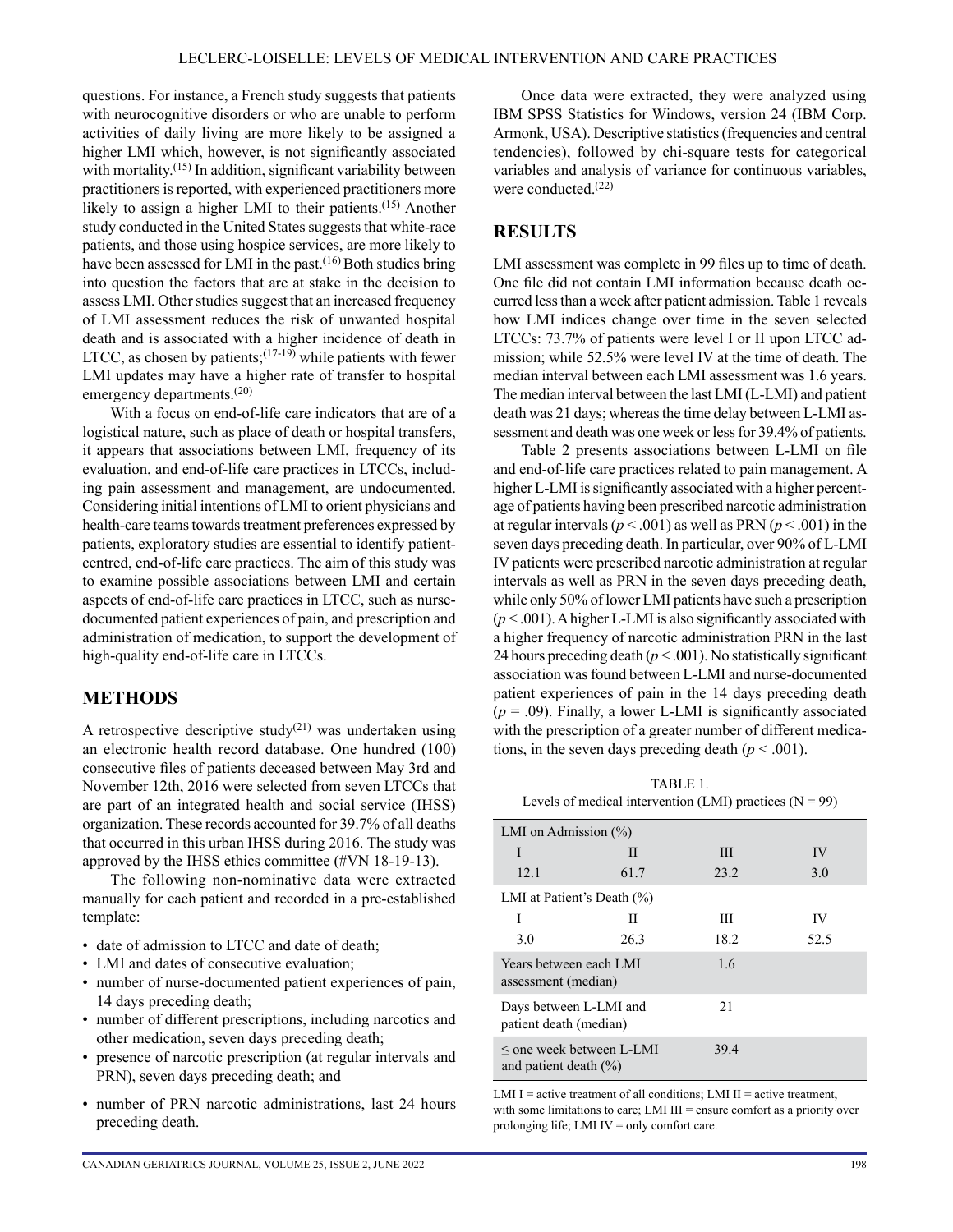#### LECLERC-LOISELLE: LEVELS OF MEDICAL INTERVENTION AND CARE PRACTICES

| Variables                                                                                         |          | L-LMI         |      |            |      | $\boldsymbol{p}$ | $\chi^2$                 | <i>F-ratio</i> |
|---------------------------------------------------------------------------------------------------|----------|---------------|------|------------|------|------------------|--------------------------|----------------|
|                                                                                                   |          | $\mathcal{I}$ | III  | $I\bar{V}$ |      |                  |                          |                |
| % patients prescribed narcotic administration at<br>regular intervals, seven days preceding death |          | 53.8          | 50.0 | 92.3       | 71.7 | < 0.01           | 26.8                     |                |
| % patients prescribed narcotic administration PRN,<br>seven days preceding death                  | $\theta$ | 46.2          | 50.0 | 90.4       | 68.7 | < 0.01           | 27.0                     |                |
| Number of narcotic administration PRN, last 24 hours<br>preceding death                           |          | 0.8           | 1.2  | 5.0        | 3.1  | < 0.01           | $\overline{a}$           | 12.6           |
| % nurse-documented patient experiences of pain,<br>14 days preceding death                        |          | 42.3          | 33.3 | 63.5       | 52.5 | .09              | 6.5                      |                |
| Number of different medications prescribed, seven<br>days preceding death                         |          | 15.6          | 11.8 | 7.6        | 10.6 | $\leq .001$      | $\overline{\phantom{a}}$ | 11.4           |

TABLE 2. Associations between last documented LMI and end-of-life care variables  $(N = 99)$ 

### **DISCUSSION**

This brief report suggests that L-LMI and end-of-life care in LTCCs carry some significant associations. In particular, a higher L-LMI, at level IV, appears associated with more frequent administration of prescribed narcotics at regular intervals and PRN in the seven days preceding death, as well as a greater frequency of narcotic administration PRN in the last 24 hours preceding death. In addition, at L-LMI level IV, there is a significant decrease in the number of different medications prescribed in the last seven days preceding death. Thus, a gradation of LMI is associated with more frequent prescriptions and administration of narcotics for patients in LTCCs.

Our results, however, raise questions concerning the issue of patient comfort in end-of-life care in LTCCs, beyond the prescription and administration of narcotics at L-LMI. The short time delay between L-LMI assessment and patient death (median of 21 days), compared to the median of 1.6 years between each LMI assessment, and the observation that up to 4 out of 10 patients (39.4%) received a L-LMI within a week of their death, suggest that LMI assessment practices may not correspond to their intended use. A short time frame between L-LMI assessment and patient death may actually suggest less-than-optimal patient comfort in end-of-life care, despite increased frequency of narcotic use in the last week or 24 hours of life. The absence of a statistically significant association between L-LMI and nurse-documented patient experiences of pain in the 14 days preceding death further raises questions regarding patient comfort in end-of-life care.

To our knowledge, no other study has examined possible associations between LMI and certain aspects of end-of-life care practices in LTCC, such as nurse-documented patient experiences of pain, and prescription and administration of medication. Since LMI are designed to foster communication on treatment and care preferences between patients, their family, and health-care teams,(12-14) our results raise issues of concern regarding 1) how LMI is used to orient physician end-of-life care practices, and 2) the effective participation of patients, their families, or their substitute decision-makers, in these discussions.

First, given that mean duration of stay in LTCCs in Québec is approximately 2.25 years,<sup> $(23)$ </sup> the median of 1.6 years between each assessment that is portrayed by this exploratory retrospective study raises the issue as to how LMIs guide physician end-of-life practices to take patient preferences into account. Although it is recommended by Québec's Health Ministry that LMI assessment be conducted by physicians throughout patients' stay in LTCC to determine the intensity of care interventions such as pain relief and medication prescriptions,<sup>(12)</sup> our results suggest that reassessment occurs in the latter period of end-of-life care. This could possibly reduce care options for patients and their families. Incidentally, a study that evaluated LMI use in Québec hospitals suggests that a level IV LMI was significantly associated with a higher proportion of palliative care consultations.(24) Postponing LMI assessment, and potential determination of level IV LMI, thus carries the risk of restricting access to palliative care or other end-of-life care, such as medical assistance in dying, among LTCC patients.

Second, the short time frame between L-LMI assessment and patient death may leave little time for patients or their families to engage in discussions with health-care teams and reach voluntary decisions regarding LMI and their end-of-life care. Studies have generally found high respect for patients' LMI and the time of death. $(16,24)$  However, if there is a short time frame between L-LMI assessment and death, patient preferences in terms of treatments and interventions in the period preceding death might not be fully considered by the health-care team. Discussions may occur too late, and may inadvertently delay careful planning and implementation of comfort care.

In light of these findings, more research must be conducted to identify factors and mechanisms that intersect in physicians' decision to assess LMI or not, such as its perceived usefulness for patient-centred care. In order to promote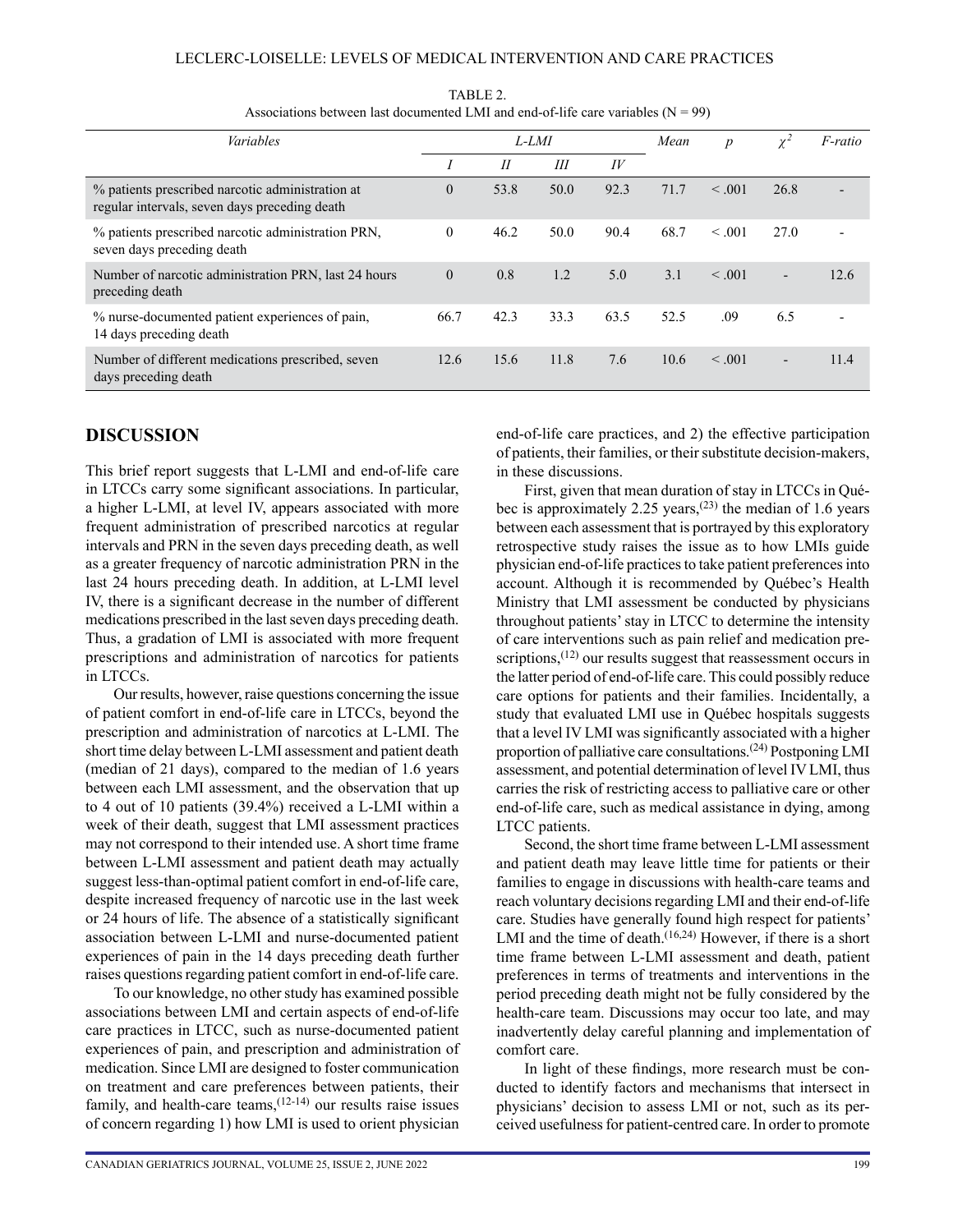discussions regarding LMI with patients and to increase the occurrence of LMI reassessment, it would also appear pertinent to rountinize open dialogue between patients and LTCC health-care teams concerning end-of-life preferences and wishes.<sup> $(25,26)$ </sup> The decision to discuss end-of-life preferences should not be based on a clinical evaluation that indicates a decline in a patient's condition; it should be established as a systematic and regular professional health-care practice to ensure quality end-of-life care that respects patient preferences. Routine and personalized conversations should occur, minimally, on a yearly basis for every patient with a level I LMI. If the decision of a higher level LMI (II or III) is reached, it may be good practice to increase the frequency of these discussions. At this time, however, more research appears necessary to determine optimal LMI reassessment frequency.

The results of this exploratory study take on additional significance with the ongoing COVID-19 crisis in LTCC that has been exceedingly hard hit by the pandemic. High demands on health-care professionals in a context of scarce resources, as well as a rapidly evolving disease trajectory, strongly impede LMI assessment.<sup>(27)</sup> Visitation limits, telemedicine, and obtrusive personal protective equipment<sup> $(27)$ </sup> further limit communication. However, to avoid non-beneficial or unwanted high-intensity care, and to limit the stress on health-care capacity and the risk of untoward transmission<sup>(28)</sup> in LTCC, LMI assessment and reassessment appears as an essential component of humane end-of-life care. These particular conditions must be taken into account as we rethink LMI assessment and how to solicit patient preferences for end-of-life.

## **CONCLUSION**

This exploratory retrospective study suggests some significant associations between LMI in LTCCs and end-of-life care practices, such as prescription and administration of narcotics at regular intervals and PRN in the seven days and 24 hours preceding death. Findings relative to the short time frame between L-LMI assessment and patient death, however, raise issues as to our capacity to keep patients' desires at the heart of clinical decisions during the events surrounding death.

## **ACKNOWLEDGEMENTS**

Not applicable.

## **CONFLICT OF INTEREST DISCLOSURES**

We have read and understood the Canadian Geriatrics Journal's policy on conflicts of interest disclosure and declare there are no conflicts of interest.

## **FUNDING**

This research did not receive external funding.

#### **REFERENCES**

- 1. Bone AE, Gomes B, Etkind SN, *et al*. What is the impact of population ageing on the future provision of end-of-life care? Population-based projections of place of death. *Palliat Med*. 2018;32(2):329–36.
- 2. Rodriguez KL, Hanlon JT, Perera S, Jaffe EJ, Sevick MA. A cross-sectional analysis of the prevalence of undertreatment of nonpain symptoms and factors associated with undertreatment in older nursing home hospice/palliative care patients. *Am J Geriatr Pharmacother*. 2010;8(3):225–32.
- 3. Miller SC, Lima J, Gozalo PL, Mor V. The growth of hospice care in U.S. nursing homes. *J Am Geriatr Soc*. 2010;58(8):1481–88.
- 4. Unroe KT, Ersek M, Cagle J. The IOM report on dying in America: a call to action for nursing homes. *J Am Med Dir Assoc*. 2015;16(2):90–92.
- 5. Saint-Arnaud J, Gratton F, Hudon F, Routhier M. Soins palliatifs et fin de vie: état de la question au Québec. *Frontières*. 2007;20(1):86–88.
- 6. Downar J, Moorhouse P, Goldman R, *et al*. Improving endof-life care and advance care planning for frail older adults in Canada. *J Frailty Aging*. 2018;7(4):240–46.
- 7. Estabrooks CA, Hoben M, Poss JW, *et al*. Dying in a nursing home: treatable symptom burden and its link to modifiable features of work context. *J Am Med Dir Assoc*. 2015;16(6):515–20.
- 8. Chan HY, Pang SM. Let me talk—an advance care planning programme for frail nursing home residents. *J Clin Nurs*. 2010;19(21/22):3073–84.
- 9. Morrison RS, Chichin E, Carter J, Burack O, Lantz M, Meier DE. The effect of a social work intervention to enhance advance care planning documentation in the nursing home. *J Am Geriatr Soc*. 2005;53(2):290–94.
- 10. L'Institut national d'excellence en santé et en services sociaux (INESSS). Les niveaux de soins. Normes et standards de qualité. Québec City, QC: Gouvernement du Quebec; 2016.
- 11. ACT RESPECTING END-OF-LIFE CARE (chapter S-32.0001). Québec City, QC: Gouvernement du Quebec; 2014.
- 12. L'Institut national d'excellence en santé et en services sociaux (INESSS). Les niveaux d'intervention médicale—niveaux de soins. Portrait de la situation et revue de la littérature. Québec City, QC: Gouvernement du Québec; 2015.
- 13. Ells C. Levels of intervention: communicating with more precision about planned use of critical interventions. *Am J Bioeth*. 2010;10(1):78–79.
- 14. Frenette M, Saint-Arnaud J. L'utilisation des échelles de niveaux d'interventions médicales en centre hospitalier. *Can J Aging*. 2016;35(1):70–78.
- 15. Putot S, Jouanny P, Barben J, *et al*. Level of medical intervention in geriatric settings: Decision factors and correlation with mortality. *J Am Med Dir Assoc*. 2021;11(12):2587–92. Epub 2021, April 14.
- 16. Hickman SE, Nelson CA, Perrin NA, Moss AH, Hammes BJ, Tolle SW. A comparison of methods to communicate treatment preferences in nursing facilities: traditional practices versus the physician orders for life-sustaining treatment program. *J Am Geriatr Soc*. 2010;58(7):1241–48.
- 17. Temkin-Greener H, Li Q, Li Y, Segelman M, Mukamel DB. End-of-life care in nursing homes: from care processes to quality. *J Palliat Med*. 2016;19(12):1304–11.